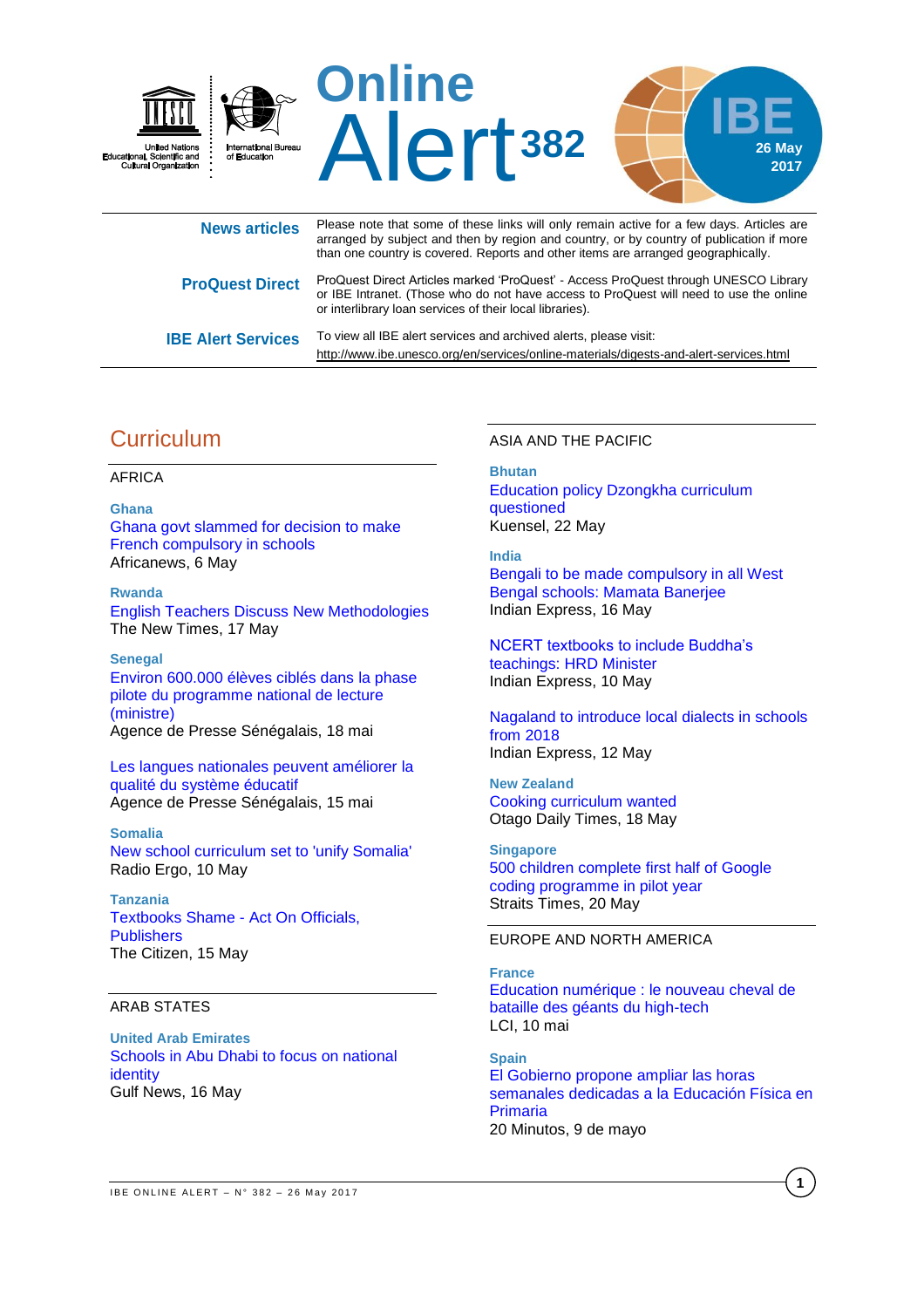### **Sweden**

[Swedish kids to get more exercise in school](https://www.thelocal.se/20170516/swedish-kids-to-get-more-exercise-in-school) The Local, 16 May

**USA** [State 'rebrands' Common Core curriculum](http://www.silive.com/news/2017/05/ny_state_rebrands_its_common_c.html)  [standards](http://www.silive.com/news/2017/05/ny_state_rebrands_its_common_c.html) Silvie, 10 May

[To elevate the role of arts education, measure](https://www.brookings.edu/research/to-elevate-the-role-of-arts-education-measure-it/)  [it](https://www.brookings.edu/research/to-elevate-the-role-of-arts-education-measure-it/) The Brookings Institution, 19 May

### LATIN AMERICA AND THE CARIBBEAN

**Jamaica** [Education ministry continues measures to](http://www.jamaicaobserver.com/latestnews/Education_ministry_continues_measures_to_improve_student_performance_in_maths)  [improve student performance in maths](http://www.jamaicaobserver.com/latestnews/Education_ministry_continues_measures_to_improve_student_performance_in_maths) Jamaica Observer, 15 May

# Early Childhood Education

ASIA AND THE PACIFIC

**India** [Government to bring uniformity in pre-primary](http://www.newindianexpress.com/cities/thiruvananthapuram/2017/may/23/government-to-bring-uniformity-in-pre-primary-education-1607895.html)  [education](http://www.newindianexpress.com/cities/thiruvananthapuram/2017/may/23/government-to-bring-uniformity-in-pre-primary-education-1607895.html) The New Indian Express, 23 May

### EUROPE AND NORTH AMERICA

**France** [Éducation : la musique pour mieux parler](http://www.francetvinfo.fr/societe/education/education-la-musique-pour-mieux-parler_2182819.html) Franceinfo, 9 mai

**Spain** [Bilingüismo: cuanto antes, mejor](http://www.abc.es/familia/educacion/abci-bilinguismo-cuanto-antes-mejor-201705220122_noticia.html) ABC, 22 de mayo

**USA** [Don't Stop Improving](https://www.americanprogress.org/issues/early-childhood/reports/2017/05/11/432153/dont-stop-improving-states-can-help-early-childhood-programs-journey-high-quality/) Center for American Progress, 11 May

### LATIN AMERICA AND THE CARIBBEAN

**Argentina** [Jardín de infantes: ¿sirve que la sala de tres](http://www.lanacion.com.ar/2023204-jardin-de-infantes-sirve-que-la-sala-de-tres-sea-obligatoria)  [sea obligatoria?](http://www.lanacion.com.ar/2023204-jardin-de-infantes-sirve-que-la-sala-de-tres-sea-obligatoria) La Nacion, 16 de mayo

**Peru**

[Martens: "Reto del Minedu es subir a 85 %](http://larepublica.pe/politica/875618-martens-reto-del-minedu-es-subir-85-cobertura-de-educacion-inicial-en-el-pais)  [cobertura de educación inicial en el país"](http://larepublica.pe/politica/875618-martens-reto-del-minedu-es-subir-85-cobertura-de-educacion-inicial-en-el-pais) La Republica, 14 de mayo

# Education Reform

#### AFRICA

**Madagascar** [Réforme du système éducatif -](http://fr.allafrica.com/stories/201705110592.html) Passage réussi [du plan sectoriel devant les sénateurs](http://fr.allafrica.com/stories/201705110592.html) Midi Madagasikara, 11 mai

**Malawi** [MPs Demand Education Sector Reform](http://allafrica.com/stories/201705140170.html) Malawi News Agency (Lilongwe), 14 May

## ARAB STATES

**Morocco** [Ministry of Education Promises to Tackle](https://www.moroccoworldnews.com/2017/05/216389/ministry-of-education-promises-to-tackle-school-overcrowding-improve-rural-education/)  [School Overcrowding, Improve Rural](https://www.moroccoworldnews.com/2017/05/216389/ministry-of-education-promises-to-tackle-school-overcrowding-improve-rural-education/)  **[Education](https://www.moroccoworldnews.com/2017/05/216389/ministry-of-education-promises-to-tackle-school-overcrowding-improve-rural-education/)** Morocco World News, 13 May

## ASIA AND THE PACIFIC

**Thailand** [PM calls for review of education system](http://www.nationmultimedia.com/news/national/30314678) The Nation, 9 May

[Education reforms as elusive as ever](https://asiancorrespondent.com/2017/05/thailand-education-reforms-elusive-ever/#2vuy2eoexXu8oBJL.97) Asian Correspondent, 23 May

## EUROPE AND NORTH AMERICA

**France** Education : [les réformes Hollande revues](https://www.lesechos.fr/elections/presidentielle-2017/0212042398682-education-les-reformes-hollande-revues-demblee-2085276.php)  [d'emblée](https://www.lesechos.fr/elections/presidentielle-2017/0212042398682-education-les-reformes-hollande-revues-demblee-2085276.php) Les Echos.fr, 9 mai

### LATIN AMERICA AND THE CARIBBEAN

**Peru** [Consejo Nacional de Educación diseñará el](http://larepublica.pe/sociedad/877672-consejo-nacional-de-educacion-disenara-el-proyecto-educativo-nacional-al-2036)  [Proyecto Educativo Nacional al 2036](http://larepublica.pe/sociedad/877672-consejo-nacional-de-educacion-disenara-el-proyecto-educativo-nacional-al-2036) La Republica, 20 de mayo

**2**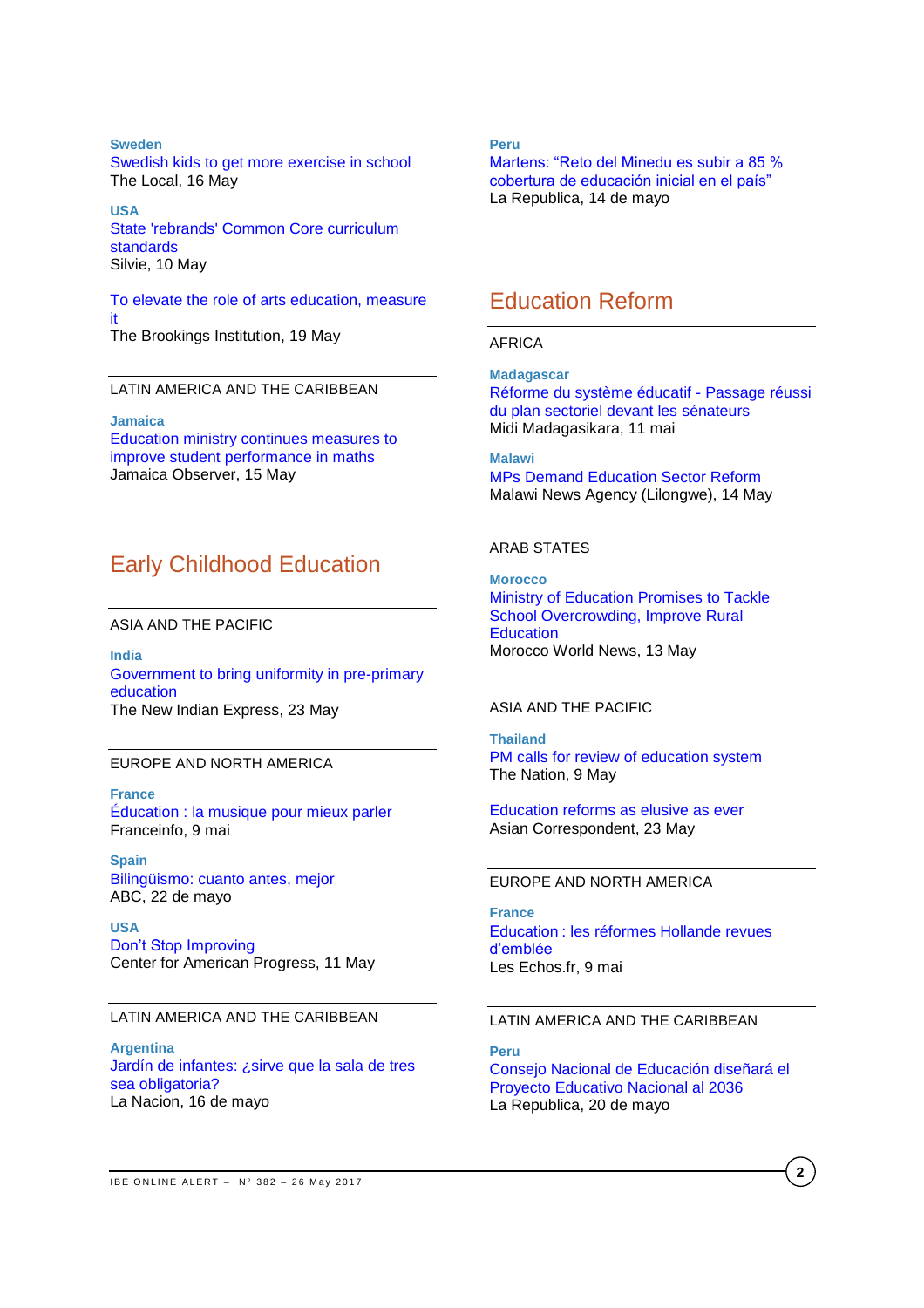# Education System

### AFRICA

**Togo** [Analyse critique du système éducatif](http://fr.allafrica.com/stories/201705190309.html) Togonews, 18 mai

## EUROPE AND NORTH AMERICA

**Finland** [7 reasons Finland's education system puts the](http://www.businessinsider.fr/us/finland-education-beats-us-2017-5/)  [US model to shame](http://www.businessinsider.fr/us/finland-education-beats-us-2017-5/) Business Insider, 9 May

**UK (Scotland)** [Sturgeon says 'we need to do better' on](http://www.bbc.com/news/uk-scotland-scotland-politics-39913402)  [education](http://www.bbc.com/news/uk-scotland-scotland-politics-39913402) BBC News, 14 May

# Gender

### AFRICA

**Burkina Faso** Education des filles - ["Demousso Kalan Yiriwa"](http://fr.allafrica.com/stories/201705220953.html)  [voit le jour](http://fr.allafrica.com/stories/201705220953.html) Sidwaya Quotidien, 21 mai

# Inclusive Education

### AFRICA

**Burkina Faso** [Education inclusive au Burkina Faso](http://fr.allafrica.com/stories/201705160409.html) Sidwaya Quotidien, 15 mai

**Senegal** [L'éducation inclusive reste un défi à relever](http://fr.allafrica.com/stories/201705170374.html) Agence de Presse Sénégalais, 16 mai

### ARAB STATES

**United Arab Emirates** Bid [to educate schoolchildren about autism](http://gulfnews.com/news/uae/government/bid-to-educate-schoolchildren-about-autism-1.2027582) Guld News, 15 May

# Teacher Education

AFRICA

**Kenya** [Tutors set for training on new curriculum](http://www.mediamaxnetwork.co.ke/news/326848/tutors-set-training-new-curriculum/) Mediamax, 15 May

### ARAB STATES

**United Arab Emirates** [Tens of Emiratis complete teacher-training](http://www.thenational.ae/uae/education/tens-of-emiratis-complete-teacher-training-programme)  [programme](http://www.thenational.ae/uae/education/tens-of-emiratis-complete-teacher-training-programme) The National, 15 May

#### ASIA AND THE PACIFIC

**India** [No more teacher training institutes, BEd](http://indianexpress.com/article/education/no-more-teacher-training-institutes-bed-colleges-to-be-audited-hrd-minister-javadekar-4658649/)  [colleges to be checked for quality: HRD](http://indianexpress.com/article/education/no-more-teacher-training-institutes-bed-colleges-to-be-audited-hrd-minister-javadekar-4658649/)  Minister [Javadekar](http://indianexpress.com/article/education/no-more-teacher-training-institutes-bed-colleges-to-be-audited-hrd-minister-javadekar-4658649/) Indian Express, 16 May

## LATIN AMERICA AND THE CARIBBEAN

**Mexico** [Nuño prevé que evaluación a maestros](http://www.informador.com.mx/mexico/2017/721265/6/nuno-preve-que-evaluacion-a-maestros-concluya-en-julio.htm)  [concluya en julio](http://www.informador.com.mx/mexico/2017/721265/6/nuno-preve-que-evaluacion-a-maestros-concluya-en-julio.htm) Informador, 15 de mayo

# Reports, publications, etc.

## ARAB STATES

**United Arab Emirates** [Learning from each other –](https://www.khda.gov.ae/Areas/Administration/Content/FileUploads/Publication/Documents/English/20170516132050_KF2017_En.pdf) Key messages [2016-2017](https://www.khda.gov.ae/Areas/Administration/Content/FileUploads/Publication/Documents/English/20170516132050_KF2017_En.pdf) Knowledge and Human Development Authority, May 2017

### ASIA AND THE PACIFIC

**Vietnam** [As we grow up, vol. 1: What is happening to](http://unesdoc.unesco.org/images/0024/002446/244640e.pdf)  [me?](http://unesdoc.unesco.org/images/0024/002446/244640e.pdf) Hanoi Writers' Association Publishing House, 2015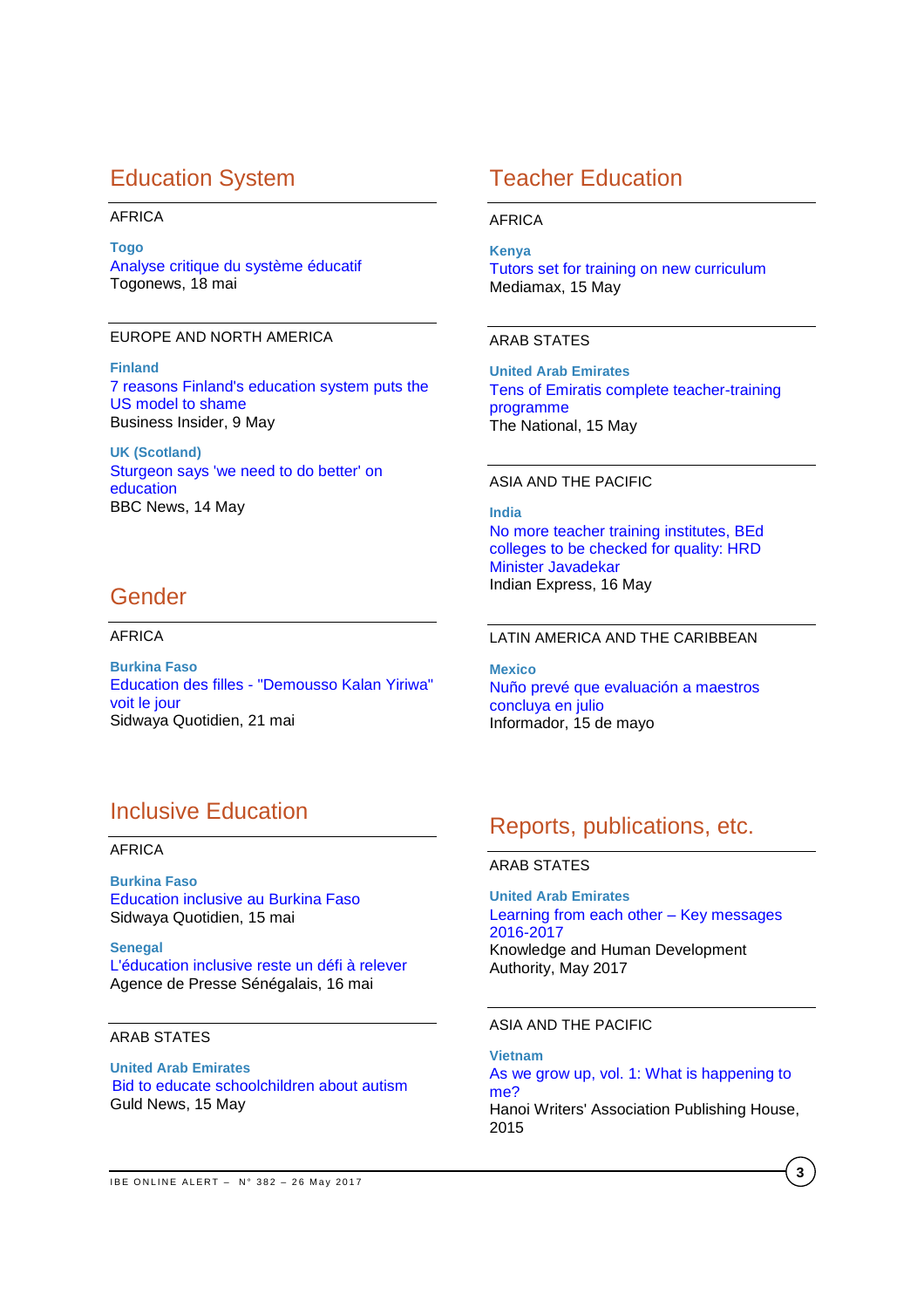[As we grow up, vol. 2: A multi-chamber heart](http://unesdoc.unesco.org/images/0024/002446/244641e.pdf) Hanoi Writers' Association Publishing House, 2015

[As we grow up, vol. 3: Stories of love](http://unesdoc.unesco.org/images/0024/002446/244642e.pdf) Hanoi Writers' Association Publishing House, 2015

### EUROPE AND NORTH AMERICA

Intersections – [Politiques et pratiques pour](https://rm.coe.int/16806cd2f6)  [l'enseignement des religions et des visions](https://rm.coe.int/16806cd2f6)  [non religieuses du monde en éducation](https://rm.coe.int/16806cd2f6)  [interculturelle](https://rm.coe.int/16806cd2f6) Conseil de l'Europe, 2015

[Key Data on Teaching Languages at School in](https://webgate.ec.europa.eu/fpfis/mwikis/eurydice/images/0/06/KDL_2017_internet.pdf)  Europe – [2017 Edition](https://webgate.ec.europa.eu/fpfis/mwikis/eurydice/images/0/06/KDL_2017_internet.pdf) Eurydice Report European Commission/EACEA/Eurydice, 2017

[Preparing teachers for diversity. The role of](https://publications.europa.eu/fr/publication-detail/-/publication/b347bf7d-1db1-11e7-aeb3-01aa75ed71a1)  [initial teacher education: final report](https://publications.europa.eu/fr/publication-detail/-/publication/b347bf7d-1db1-11e7-aeb3-01aa75ed71a1) European Commission, 2017

#### **USA**

[Indicators of School Crime and Safety: 2016](https://nces.ed.gov/pubs2017/2017064.pdf) Lauren Musu-Gillette and oth., NCES, May 2017

[Landscape in Teacher Preparation:](http://www.nctq.org/dmsView/Landscapes_-_2017_UG_Secondary) 

[Undergraduate Secondary Education](http://www.nctq.org/dmsView/Landscapes_-_2017_UG_Secondary) National Council for Teacher Quality (NCTQ), May 2017

LATIN AMERICA AND THE CARIBBEAN

### **Chilli**

[3° ciclo, enseñanza media: comunidad de](http://unesdoc.unesco.org/images/0024/002446/244694s.pdf)  [cuidado de curso y fortalecimiento](http://unesdoc.unesco.org/images/0024/002446/244694s.pdf)  [socioemocional; sentirse seguros en](http://unesdoc.unesco.org/images/0024/002446/244694s.pdf)  [ambientes seguros](http://unesdoc.unesco.org/images/0024/002446/244694s.pdf) OREALC, 2015

#### **Mexico**

[Criterios técnicos para el desarrollo, uso y](http://publicaciones.inee.edu.mx/buscadorPub/P1/E/104/P1E104.pdf)  [mantenimiento de instrumentos de evaluación](http://publicaciones.inee.edu.mx/buscadorPub/P1/E/104/P1E104.pdf) Instituto Nacional para la Evaluación de la Educación (INEE), Mayo 2017

[Estudio comparativo de la propuesta curricular](http://publicaciones.inee.edu.mx/buscadorPub/P1/F/211/P1F211.pdf)  [de ciencias en la educación obligatoria en](http://publicaciones.inee.edu.mx/buscadorPub/P1/F/211/P1F211.pdf)  [México y otros países](http://publicaciones.inee.edu.mx/buscadorPub/P1/F/211/P1F211.pdf) 

Instituto Nacional para la Evaluación de la Educación (INEE), 2017

#### [La educación obligatoria en México informe](http://publicaciones.inee.edu.mx/buscadorPub/P1/I/242/P1I242.pdf)  [2017](http://publicaciones.inee.edu.mx/buscadorPub/P1/I/242/P1I242.pdf)

Instituto Nacional para la Evaluación de la Educación (INEE), 2017

### INTERNATIONAL

#### **OECD**

[The Nature of Problem Solving: Using](http://www.oecd-ilibrary.org/education/the-nature-of-problem-solving_9789264273955-en)  [Research to Inspire 21st Century Learning](http://www.oecd-ilibrary.org/education/the-nature-of-problem-solving_9789264273955-en) OECD, 2017

[PISA 2015 Results \(Volume III\) Students' Well-](http://www.oecd-ilibrary.org/education/pisa-2015-results-volume-iii_9789264273856-en)**[Being](http://www.oecd-ilibrary.org/education/pisa-2015-results-volume-iii_9789264273856-en)** OECD, 2017

#### **UNESCO**

[Biodiversity learning kit, vol. 2: activities](http://unesdoc.unesco.org/images/0024/002459/245982e.pdf) UNESCO, 2017 **[Spanish](http://unesdoc.unesco.org/images/0024/002459/245984s.pdf)** 

#### **UNESCO-IIEP**

[Conflict-sensitive and risk-informed planning in](http://unesdoc.unesco.org/images/0024/002471/247146e.pdf)  [education: lessons learned](http://unesdoc.unesco.org/images/0024/002471/247146e.pdf) UNESCO-IIEP, 2017 [French](http://unesdoc.unesco.org/images/0024/002471/247146f.pdf)

# **Miscellaneous**

### AFRICA

**South Africa** Education [DialogueSA:](http://www.education.gov.za/Newsroom/MediaRelease/tabid/347/ctl/Details/mid/5986/ItemID/4367/Default.aspx) Mobilising South Africans to Shape [Education](http://www.education.gov.za/Newsroom/MediaRelease/tabid/347/ctl/Details/mid/5986/ItemID/4367/Default.aspx) Policy Department of Basic Education, 11 May

**Uganda** [Parents Urged to Work With Teachers to](http://allafrica.com/stories/201705170194.html)  [Improve Learning](http://allafrica.com/stories/201705170194.html) The Observer (Kampala), 16 May

### ARAB STATES

**Jordan** [Google.org supports Queen Rania Foundation](http://www.jordantimes.com/news/local/googleorg-supports-queen-rania-foundation-implement-online-learning-platform)  [to implement online learning platform](http://www.jordantimes.com/news/local/googleorg-supports-queen-rania-foundation-implement-online-learning-platform) The Jordan News, 10 May